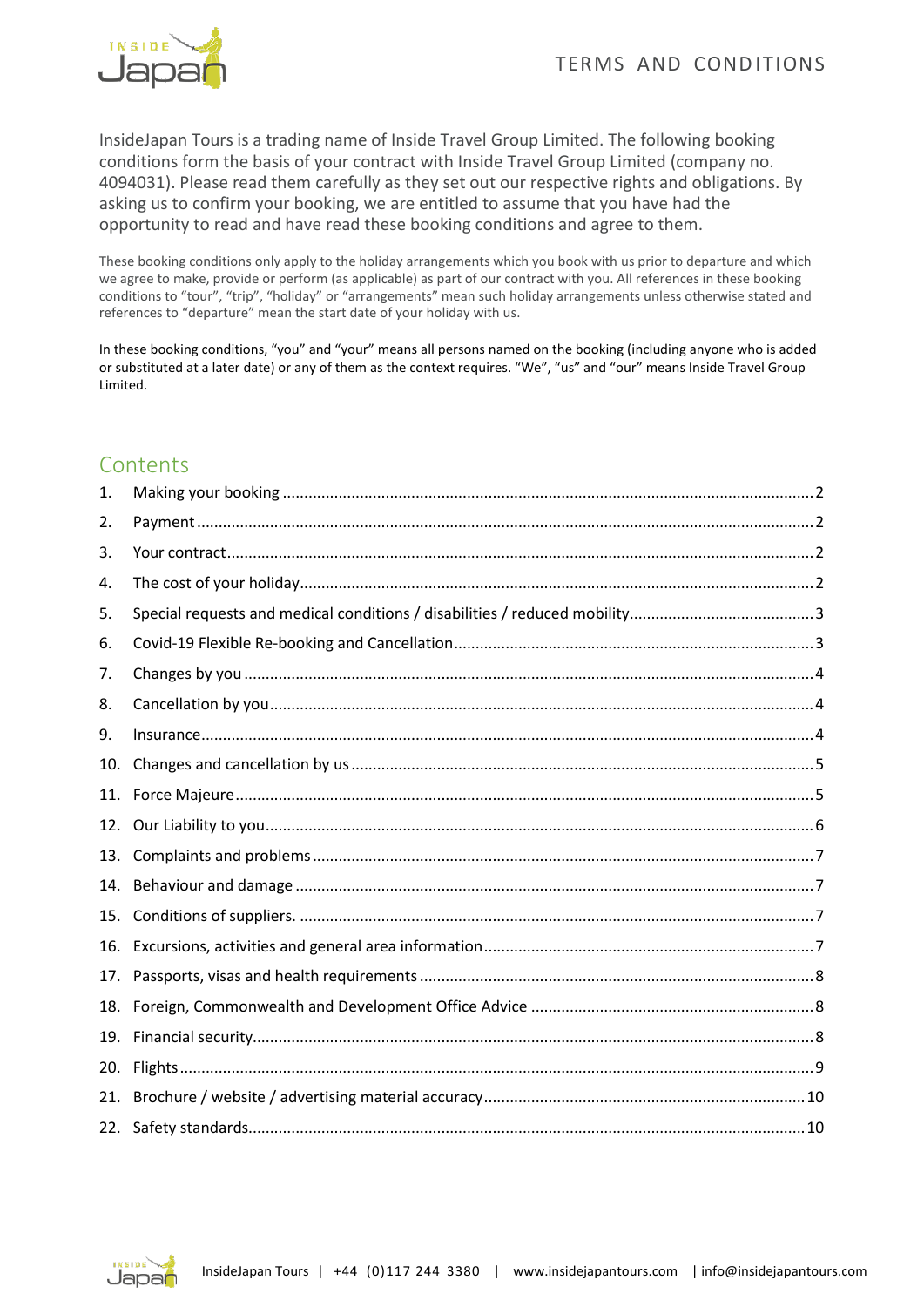# TERMS AND CONDITIONS

## <span id="page-1-0"></span>1. Making your booking

To make a booking, you must complete our booking form or use our online client portal to submit your details. The booking form must be signed by the first named person on the booking ("party leader") to confirm your acceptance of our booking conditions. If you use our online client portal, the party leader must tick the appropriate box to confirm this acceptance. The party leader must be authorised to make the booking on the basis of these booking conditions by all persons named on the booking and by their parent or guardian for all party members who are under 18 when the booking is made. By signing the booking form or ticking the appropriate box on our client portal to confirm acceptance of our booking conditions, the party leader confirms that he/she is so authorised. The party leader is responsible for making all payments due to us and must be at least 18 when the booking is made.

If you choose not to submit your details using our online client portal, the completed signed booking form must then be returned to us by post, e-mail or fax together with the payments referred to in clause 2 below.

Subject to the availability of your chosen arrangements, we will confirm your holiday by issuing a confirmation. This confirmation will be sent to the party leader or your travel agent. Where you book through our website, any electronic acknowledgement of your booking is not a confirmation of it. Please check this confirmation and the accompanying proforma invoice carefully as soon as you receive it. Contact us immediately if any information which appears on the confirmation, pro- forma invoice or any other document appears to be incorrect or incomplete as it may not be possible to make changes later. We regret we cannot accept any liability if we are not notified of any inaccuracies (for which we are responsible) in any document within 10 days of our sending it out (5 days for tickets). We will do our best to rectify any mistake notified to us outside these time limits but you must meet any costs involved in doing so.

<span id="page-1-1"></span>If you wish to, you may contact us by e-mail for any of the reasons mentioned in these booking conditions (for example, to request an amendment) providing you do so t[o info@insidejapantours.com](mailto:info@insidejapantours.com)

### 2. Payment

In order to confirm your chosen holiday, the applicable per person deposit (or full payment if booking within 42 days of departure) must be paid at the time of booking.

The balance of the holiday cost must be received by us not less than 42 days prior to departure. This date will be shown on the confirmation invoice. Reminders are not sent. If we do not receive all payments due (including any surcharge where applicable) in full and on time, we are entitled to assume that you wish to cancel your booking. In this case, we will be entitled to keep all deposits paid or due at that date. If we do not cancel straight away because you have promised to make payment, you must pay the cancellation charges shown in clause 8 depending on the date we reasonably treat your booking as cancelled. Except for flight inclusive bookings, all monies you pay to one of our authorised travel agents for your holiday with us will be held by the agent on your behalf until a contract between us comes into existence. After that point, your agent will hold the monies on our behalf until they are paid to us. For flight inclusive bookings, all monies paid to any authorised travel agent of ours for your holiday with us will be held on behalf of and for the benefit of the Trustees of the Air Travel Trust subject to the travel agent's obligation to pay such monies to us in accordance with our trading terms unless we fail. In the unlikely event of our financial failure, all monies then held by the travel agent or subsequently paid by you to the travel agent will be held by the agent on behalf of and for the benefit of the Trustees of the Air Travel Trust without any obligation on the agent to pay such monies to us.

### <span id="page-1-2"></span>3. Your contract

A binding contract between us comes into existence when we dispatch our confirmation invoice to the party leader or your travel agent. We both agree that English law (and no other) will apply to your contract and to any dispute, claim or other matter of any description which arises between us ("claim") except as set out below. We both also agree that any claim must be dealt with by the Courts of England and Wales only unless, in the case of Court proceedings, you live in Scotland or Northern Ireland. In this case, proceedings must either be brought in the Courts of your home country or those of England and Wales. If proceedings are brought in Scotland or Northern Ireland, you may choose to have your contract and any claim governed by the law of Scotland/Northern Ireland as applicable (but if you do not so choose, English law will apply).

### <span id="page-1-3"></span>4. The cost of your holiday

Please note, changes and errors occasionally occur. You must check the price of your chosen holiday at the time of booking. We reserve the right to make changes to and correct errors in advertised prices at any time before your holiday is confirmed. We will advise you of any error of which we are aware and of the then applicable price at the time of booking.

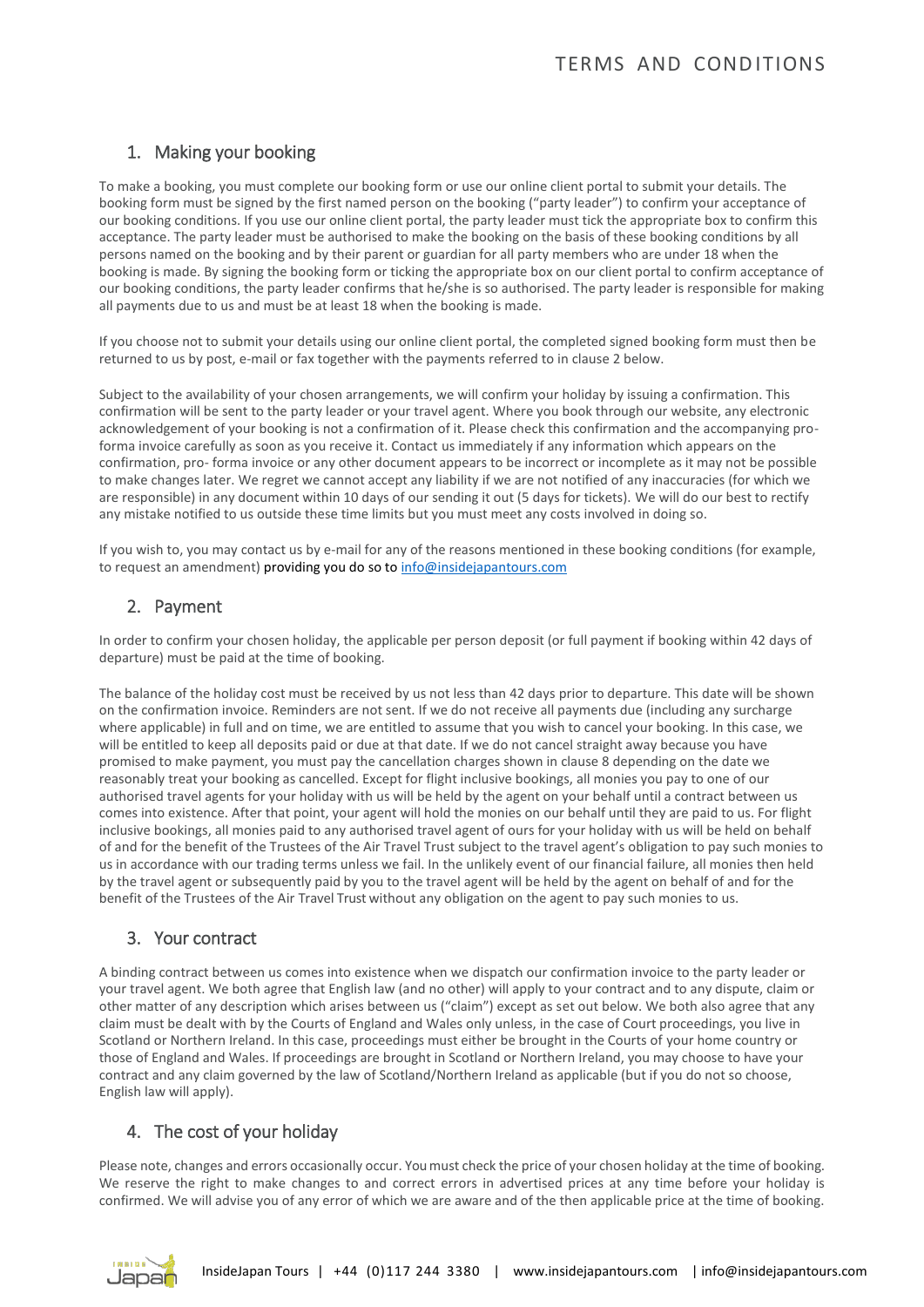Once the price of your chosen holiday has been confirmed at the time of booking, then subject to the correction of errors, we will only change it in the event that local sales or consumption tax changes or is introduced after your booking is confirmed. We will not change the price of a confirmed booking in any other circumstances.

Even in the above situation, only if the amount of any increase in our costs exceeds 2% of the total cost of your holiday (excluding any amendment charges) will we levy a surcharge. If any surcharge is greater than 8% of the cost of your holiday (excluding any amendment charges), you will be entitled to cancel your booking and receive a full refund of all monies you have paid to us (except for any amendment charges) or alternatively purchase another holiday from us as referred to in clause 10 "Changes and Cancellations by us".

You have 14 days from the issue date printed on the surcharge invoice to tell us if you want to choose option (b) or (c) as set out in clause 10 below. If you do not tell us that you wish to choose either of these options within this period of time, we are entitled to assume that you do not wish to do so and will pay the surcharge. Any surcharge must be paid with the balance of the cost of the holiday or within 14 days of the issue date printed on the surcharge invoice, whichever is the later.

Please note that arrangements are not always purchased in local currency and some apparent changes have no impact on the price of your holiday due to contractual and other protection in place.

A refund will only be payable if the decrease in our costs exceeds 2% of the total cost of your holiday as set out above. Where a refund is due, we will pay you the full amount of the decrease in our costs.

<span id="page-2-0"></span>We promise not to levy a surcharge within 30 days of departure. No refund will be payable during this period either

### 5. Special requests and medical conditions / disabilities / reduced mobility

If you have any special requests, you must advise us at the time of booking. Although we will endeavour to pass any reasonable requests on to the relevant supplier, we regret we cannot guarantee any request will be met. Failure to meet any special request will not be a breach of contract on our part. Confirmation that a special request has been noted or passed on to the supplier or the inclusion of the special request on your confirmation invoice or any other documentation is not confirmation that the request will be met. Unless and until specifically confirmed, all special requests are subject to availability. For your own protection, you should obtain confirmation in writing that a special request will be complied (where it is possible to give this) where it is important to you.

We regret we cannot accept any conditional bookings, i.e. any booking which is specified to be conditional on the fulfilment of a particular request. All such bookings will be treated as "standard" bookings subject to the above provisions on special requests.

If you have any medical condition or disability which may affect your holiday or suffer from reduced mobility or have any special requirements as a result of any medical condition, disability or reduced mobility (including any which affect the booking process), please tell us before you confirm your booking so that we can assist you in considering the suitability of the arrangements and/or making the booking. In any event, you must give us full details in writing at the time of booking and whenever any change in the condition or disability or your mobility occurs. You must also promptly advise us if any medical condition or disability which may affect your holiday or reduction in your mobility develops after your booking has been confirmed.

# <span id="page-2-1"></span>6. Covid-19 Flexible Re-booking and Cancellation

For all bookings taken from 1st October 2020 and until further notice we are applying a Covid-19 Flexible Re-booking and Cancellation policy as follows.

If, within three weeks of your date of departure, you are unable to travel as either you are prevented from leaving your home country by government guidance, or unable to enter the destination country as visitors are not permitted, then you can choose to either rebook your trip to a later date or an alternative destination at no charge, or receive a full refund.

If you are prevented from travelling due to personal reasons (defined as 6.a, 6.b & 6.c below) related to the Covid-19 situation, and are unable to claim on your travel insurance, we will provide free rebooking or full refund. Only additional costs for a rebooking would be charged.

6.a You or a member of the travelling party is asked to go into quarantine or self-isolation for a period of time over-lapping with the planned travel dates.

6.b You or a member of the party becomes infected with Covid-19 one month or less before the trip commences.

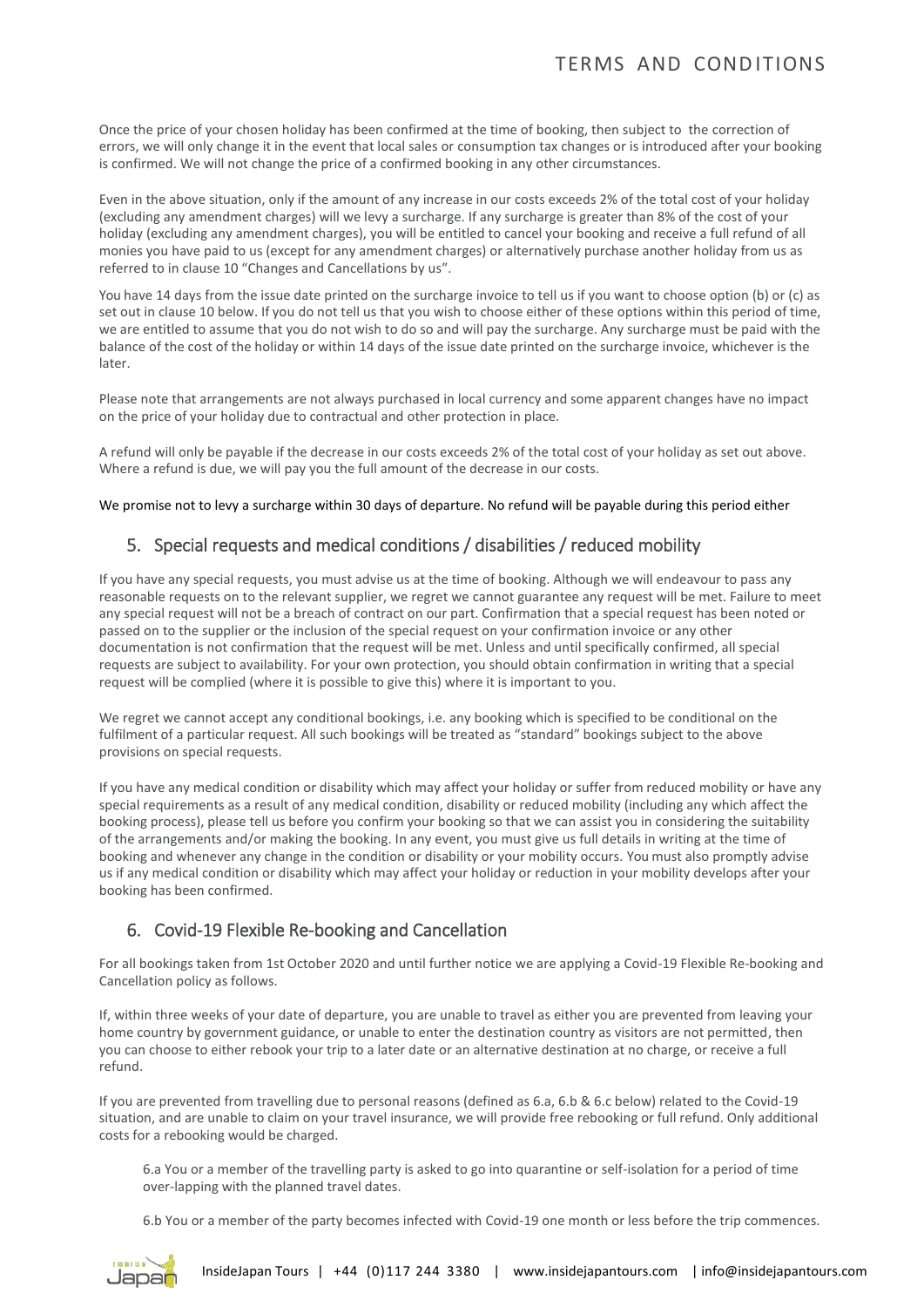6.c You or a member of the travelling party has travel restrictions placed upon them by their workplace or educational establishment meaning that they are not able to travel.

Whilst this clause is in place, whether or not there is official guidance preventing you from travel, should you wish to rearrange you trip to a later date, or an alternative destination, you will be able to do so without charge up to three weeks in advance of your original departure date. Only additional costs for your new arrangements would be charged.

## <span id="page-3-0"></span>7. Changes by you

Notwithstanding the Covid-19 flexible re-booking and cancellation policy in Clause 6, should you wish to make any changes to your confirmed holiday, you must notify us in writing as soon as possible. Whilst we will endeavour to assist, we cannot guarantee we will be able to meet any such requests. Where we can, any costs incurred by ourselves and any costs or charges incurred or imposed by any of our suppliers will be payable. Certain changes may be treated as a cancellation of the original booking and rebooking in which case cancellation charges will apply – you will be advised at the time you make your request where applicable. Changes may result in the recalculation of the holiday price where, for example, the basis on which the price of the original holiday was calculated has changed.

If you are prevented from travelling (for example, as a result of your own illness or injury or the serious illness or injury of a close family member), you may transfer your place on your booking to someone else (introduced by you) providing we are notified not less than 2 weeks before departure. All costs and charges incurred by us and/or incurred or imposed by any of our suppliers as a result together with an amendment fee of £50 per person must be paid before the transfer can be effected. Any overdue balance payment must also be received. For flight inclusive bookings, you must pay the charges levied by the airline concerned. As most airlines do not permit name changes after tickets have been issued for any reason, these charges are likely to be the full cost of the flight.

# <span id="page-3-1"></span>8. Cancellation by you

Notwithstanding the Covid-19 flexible re-booking and cancellation policy in Clause 6, should you need to cancel your holiday once it has been confirmed, the party leader (or the person(s) concerned in the event of a part cancellation) must immediately advise us in writing. Your notice of cancellation will only be effective when it is received in writing by us at our offices. Notification may be given by e-mail. As we incur costs from the time we confirm your booking, the following cancellation charges will be payable. Where the cancellation charge is shown as a percentage, this is calculated on the basis of the total cost payable by the person(s) cancelling excluding any amendment charges. Amendment charges are not refundable in the event of cancellation.

| No. of days before Tour<br>start date | Cancellation fee as a % of<br>Tour price |
|---------------------------------------|------------------------------------------|
| More than 42 days                     | Deposit                                  |
| 30 days to 42 days                    | 30% of the Price *                       |
| 15 days to 29 days                    | 60% of the Price *                       |
| 6 Days to 14 Days                     | 75% of the Price *                       |
| No show to 5 Days                     | 100% of the Price                        |

\* Or Deposit - whichever is the greater amount.

Depending on the reason for cancellation, you may be able to reclaim these cancellation charges (less any applicable excess) under the terms of your insurance policy. Claims must be made directly to the insurance company concerned.

A partial cancellation of a booking may result in our having to recalculate the price payable by those still travelling.

<span id="page-3-2"></span>See clause 7 "Changes by you" if you are prevented from travelling.

### 9. Insurance

You are recommended to take out adequate and appropriate travel insurance for your holiday. You must as a minimum have insurance cover for medical expenses (including medical repatriation).

Please read your policy details carefully and take them with you on holiday. It is your responsibility to ensure that the insurance cover you purchase is suitable and adequate for your particular needs. We do not check insurance policies.

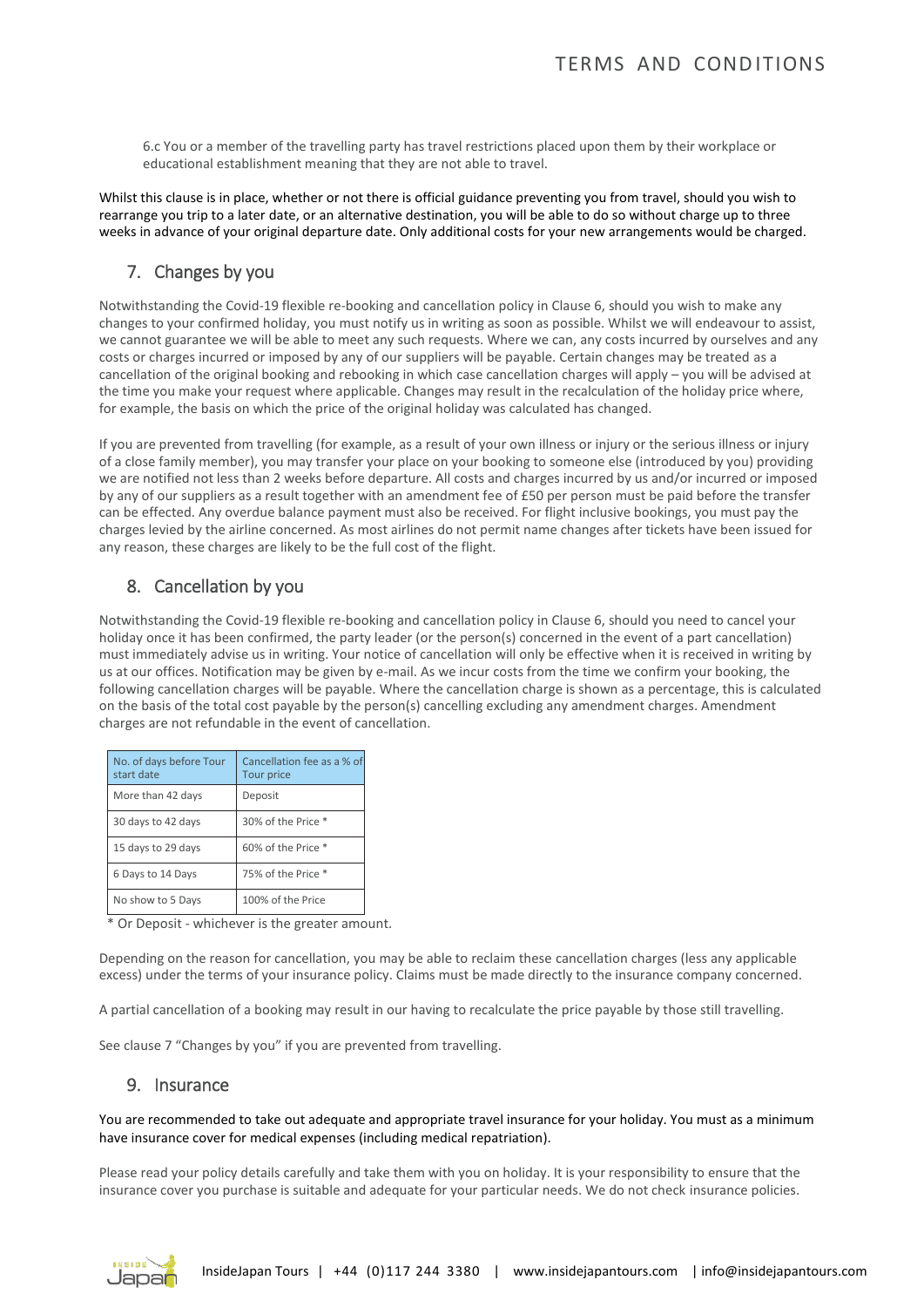### <span id="page-4-0"></span>10. Changes and cancellation by us

We start planning the holidays we offer many months in advance. Occasionally, we have to make changes to and correct errors in brochure and other details both before and after bookings have been confirmed and cancel confirmed bookings.

Whilst we always endeavour to avoid changes and cancellations, we must reserve the right to do so. Please note, some of our holidays require a minimum number of participants to enable us to operate them. If the minimum number of bookings required for a particular holiday has not been received, we are entitled to cancel it. We will notify you or your travel agent of cancellation for this reason not less than 60 days before departure.

Most changes are minor. Occasionally, we have to make a "significant change". A significant change is a change made before departure which, taking account of the information you give us at the time of booking and which we can reasonably be expected to know as a tour operator, we can reasonably expect to have a major effect on your holiday. A minor change is any other change. Significant changes are likely to include the following changes when made before departure; a change of accommodation to that of a lower official classification or standard for the whole or a major part of the time you are away, a change of accommodation area for the whole or a major part of the time you are away, a change of outward international flight departure time of 12 or more hours or of departure airport for your international flight to one which is more inconvenient for you (where your holiday includes international flights) or, in the case of tours, a significant change of itinerary missing out one or more major destination substantially or altogether.

If we have to make a significant change or cancel, we will tell you as soon as possible. If there is time to do so before departure, we will offer you the choice of the following options:

- (a) (for significant changes) accepting the changed arrangements or
- (b) purchasing an alternative holiday from us, of a similar standard to that originally booked if available. We will offer you at least one alternative holiday of equivalent or higher standard for which you will not be asked to pay any more than the price of the original holiday. If this holiday is in fact cheaper than the original one, we will refund the price difference. If you do not wish to accept the holiday we specifically offer you, you may choose any of our other then available holidays. You must pay the applicable price of any such holiday. This will mean you paying more if it is more expensive or receiving a refund if it is cheaper or
- (c) cancelling or accepting the cancellation in which case you will receive a full and quick refund of all monies you have paid to us.

Please note, the above options are not available where any change made is a minor one. A change of flight time of less than 12 hours, airline (except as specified in clause 20 "Flights"), type of aircraft (if advised) or destination airport will all be treated as minor changes.

If we have to make a significant change or cancel we will, where appropriate, pay you reasonable compensation depending on the circumstances and when the significant change or cancellation is notified to you subject to the following exceptions.

Compensation will not be payable and no liability beyond offering the above mentioned choices can be accepted where (1) we are forced to make a change or cancel as a result of unusual and unforeseeable circumstances beyond our control, the consequences of which we could not have avoided even with all due care or (2) we have to cancel because the minimum number of bookings necessary for us to operate your holiday has not been reached (see above). No compensation will be payable and the above options will not be available if we cancel as a result of your failure to comply with any requirement of these booking conditions entitling us to cancel (such as paying on time) or where a change is a minor one.

Please also see clause 21 "Delay and Denied Boarding Regulations".

Very rarely, we may be forced by "force majeure" (see clause 11) to change or terminate your holiday after departure but before the scheduled end of your time away. This is extremely unlikely but if this situation does occur, we regret we will be unable to make any refunds, pay you any compensation or meet any costs or expenses you incur as a result.

### <span id="page-4-1"></span>11. Force Majeure

Except where otherwise expressly stated in these booking conditions, we regret we cannot accept liability or pay any compensation where the performance or prompt performance of our obligations under our contract with you is prevented or affected by or you otherwise suffer any damage, loss or expense of any nature as a result of "force majeure". In these booking conditions, "force majeure" means any event which we or the supplier of the service(s) in

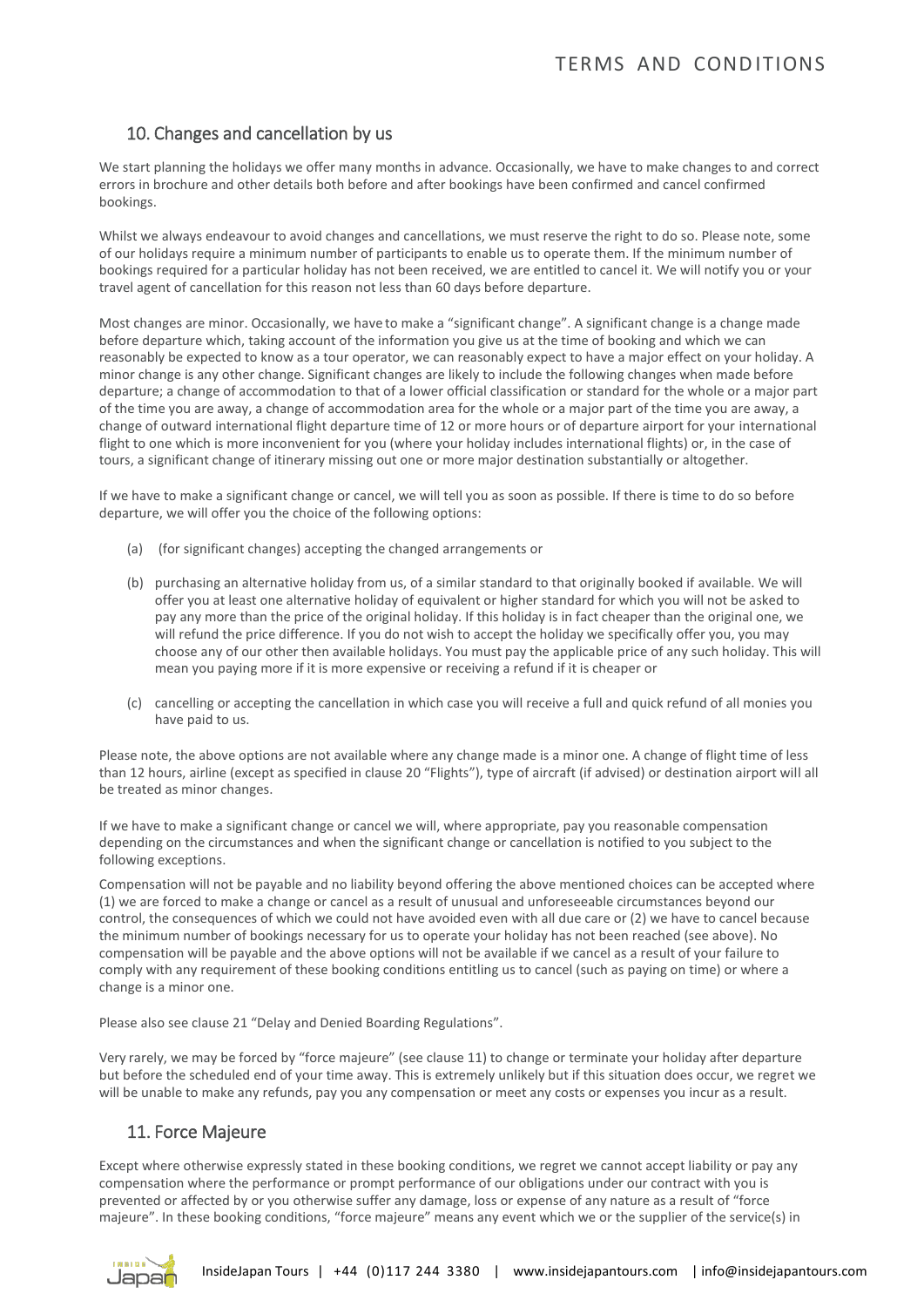question could not, even with all due care, foresee or avoid. Such events may include, whether actual or threatened, war, riot, civil strife, terrorist activity, industrial dispute, natural or nuclear disaster, adverse weather conditions, fire, flood, epidemic, closure of airports or airspace and all similar events outside our control.

## <span id="page-5-0"></span>12. Our Liability to you

We promise to make sure that the holiday arrangements we have agreed to make, perform or provide as applicable as part of our contract with you are made, performed or provided with reasonable skill and care. This means that, subject to these booking conditions, we will accept responsibility if, for example, you suffer death or personal injury or your contracted holiday arrangements are not provided as promised or prove deficient as a result of the failure of ourselves, our employees, agents or suppliers to use reasonable skill and care in making, performing or providing, as applicable, your contracted holiday arrangements. Please note, it is your responsibility to show that reasonable skill and care has not been used if you wish to make a claim against us. In addition, we will only be responsible for what our employees, agents and suppliers do or do not do if they were at the time acting within the course of their employment (for employees) or carrying out work we had asked them to do (for agents and suppliers).

#### We will not be responsible for any injury, illness, death, loss (including loss of enjoyment or possessions), damage, expense, cost or other sum or claim of any description whatsoever which results from any of the following:

- (i) the  $act(s)$  and/or omission(s) of the person(s) affected or
- any member(s) of their party or the act(s) and/ or
- (iii) omission(s) of a third party not connected with the provision of your holiday and which were unforeseeable or unavoidable or 'force majeure' as defined in clause 11 above

(2) Please note, we cannot accept responsibility for any services which do not form part of our contract. This includes, for example, any additional services or facilities which your hotel or any other supplier agrees to provide for you where the services or facilities are not advertised by us and we have not agreed to arrange them as part of our contract and any excursion you purchase in resort. Please also see clause 16 "Excursions, activities and general area information". In addition, regardless of any wording used by us on our website, in any advertising material or elsewhere, we only promise to use reasonable skill and care as set out above and we do not have any greater or different liability to you.

The promises we make to you about the services we have agreed to provide or arrange as part of our contract - and the laws and regulations of the country in which your claim or complaint occurred - will be used as the basis for deciding whether the services in question had been properly provided. If the particular services which gave rise to the claim or complaint complied with local laws and regulations applicable to those services at the time, the services will be treated as having been properly provided. This will be the case even if the services did not comply with the laws and regulations of the UK which would have applied had those services been provided

in the UK. The exception to this is where the claim or complaint concerns the absence of a safety feature which might lead a reasonable holiday maker to refuse to take the holiday in question. Please note, however, our obligation is to exercise reasonable skill and care as referred to in clause 12(1). We do not make any representation or commitment that all services will comply with applicable local laws and regulations and failure to comply does not automatically mean we have not exercised reasonable skill and care.

Where we are found liable for loss of and/or damage to any luggage or personal possessions (including money), the maximum amount we will have to pay you is £1000 per person affected unless a lower limitation applies to your claim under this clause or clause 12(6) below. You must ensure you have appropriate travel insurance to protect your personal belongings.

For all other claims which do not involve death or personal injury, if we are found liable to you on any basis the maximum amount we will have to pay you is twice the price (excluding insurance premiums and amendment charges) paid by or on behalf of the person(s) affected in total unless a lower limitation applies to your claim under clause 12(6) below. This maximum amount will only be payable where everything has gone wrong and you have not received any benefit at all from your holiday.

Where any claim or part of a claim (including those involving death or personal injury) concerns or is based on any travel arrangements (including the process of getting on and/or off the transport concerned) provided by any air, sea or rail carrier to which any international convention or EU regulation applies, the maximum amount of compensation we will have to pay you will be limited. The most we will have to pay you for that claim or that part of a claim if we are found liable to you on any basis is the most the carrier concerned would have to pay under the international convention or regulation which applies to the travel arrangements in question (for example, the Warsaw Convention as amended or

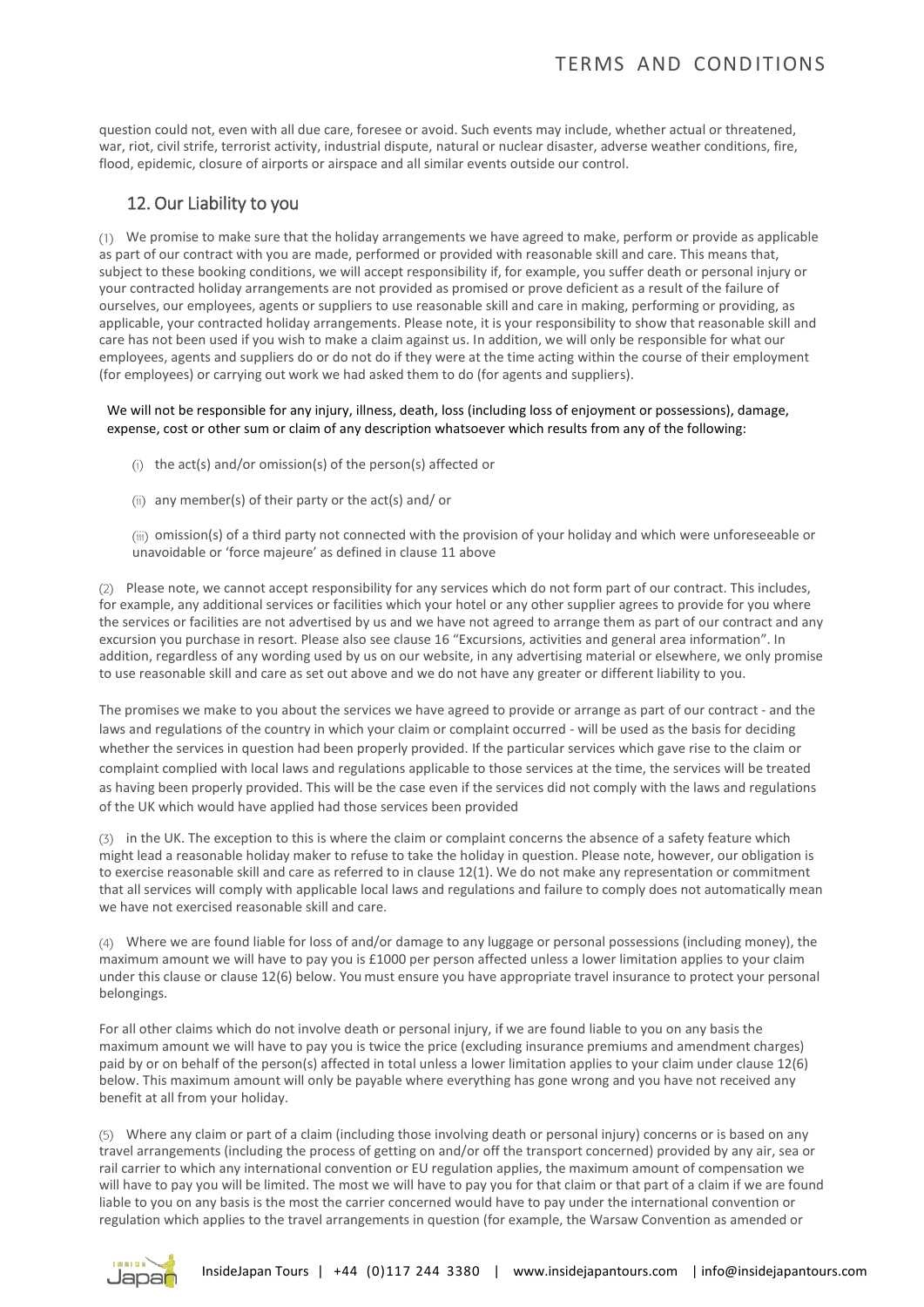unamended and the Montreal Convention for international travel by air and/or for airlines with an operating license granted by an EU country, the EC Regulation on Air Carrier Liability No 889/2002 for national and international travel by air, the Athens Convention for international travel by sea (as amended by the 2002 Protocol where applicable) and COTIF, the Convention on International Travel by Rail). Please note; where a carrier would not be obliged to make any payment to you under the applicable international convention or regulation in respect of a claim or part of a claim, we similarly are not obliged to make a payment to you for that claim or part of the claim. When making any payment, we are entitled to deduct any money which you have received or are entitled to receive from the carrier for the complaint or claim in question. Copies of the applicable international conventions and regulations are available from us on request.

Please note, we cannot accept any liability for any damage, loss, expense or other sum(s) of any description (1) which on the basis of the information given to us by you concerning your booking prior to our accepting it, we could not have foreseen you would suffer or incur if we breached our contract with you or (2) which did not result from any breach of contract or other fault by ourselves or our employees or, where we are responsible for them, our suppliers. Additionally we cannot accept liability for any business losses including self-employed loss of earnings.

# <span id="page-6-0"></span>13. Complaints and problems

In the unlikely event that you have any reason to complain or experience any problems with your holiday whilst away, you must immediately inform our local representative and the supplier of the service(s) in question. Any verbal notification must be put in writing and given to our representative and the supplier as soon as possible. If you cannot contact our local representative for any reason and any complaint or problem is not resolved to your satisfaction by the supplier, you must contact us in the UK using the contact details we have provided you with, giving us full details and a contact number. Until we know about a complaint or problem, we cannot begin to resolve it. Most problems can be dealt with quickly. If you remain dissatisfied, however, you must write to us within 30 days of your return home giving your booking reference and full details of your complaint. For all complaints and claims which do not involve death, personal injury or illness, we regret we cannot accept liability if you fail to notify the complaint or claim entirely in accordance with this clause. In the unlikely event of our being unable to reach an amicable resolution of any complaint, you may use the AITO dispute resolution service which provides a simple and inexpensive method of arbitration on documents alone. Full details are available on request. Alternatively, the European Commission's Online Dispute Resolution Platform is available at<http://ec.europa.eu/odr>

# <span id="page-6-1"></span>14. Behaviour and damage

You accept responsibility for any damage or loss caused by you. Full payment for any such damage or loss (reasonably estimated if not precisely known) must be made direct to the accommodation owner or manager or other supplier or to us as soon as possible. If the actual cost of the loss or damage exceeds the amount paid where estimated, you must pay the difference once known. If the actual cost is less than the amount paid, the difference will be refunded. You will also be responsible for meeting any claims subsequently made against us and all costs incurred by us (including our own and the other party's full legal costs) as a result of your actions. You should ensure you have appropriate travel insurance to protect you if this situation arises.

We expect all clients to have consideration for other people. If in our reasonable opinion or in the reasonable opinion of any other person in authority, you behave in such a way as to cause or be likely to cause danger, upset or distress to any third party or damage to property, we are entitled, without prior notice, to terminate the holiday of the person(s) concerned. In this situation, the person(s) concerned will be required to leave the accommodation or other service. We will have no further responsibility toward such person(s) including any return travel arrangements. No refunds will be made and we will not pay any expenses or costs incurred as a result of the termination.

# <span id="page-6-2"></span>15. Conditions of suppliers.

Most of the services which make up your holiday are provided by independent suppliers. Those suppliers provide these services in accordance with their own terms and conditions. Some of these terms and conditions may limit or exclude the supplier's liability to you, usually in accordance with applicable international conventions (see clause 12(4)). Copies of the relevant parts of these terms and conditions and of the international conventions are available on request from ourselves or the supplier concerned.

# <span id="page-6-3"></span>16. Excursions, activities and general area information

We may provide you with information (before departure and/or when you are on holiday) about activities and excursions which are available in the areas you are visiting. We have no involvement in any such activities or excursions which are neither run, supervised, controlled nor endorsed in any way by us. They are provided by local operators or other third parties who are entirely independent of us. They do not form any part of your contract with us even where we suggest particular operators/ other third parties and/or assist you in booking such activities or excursions in any way.

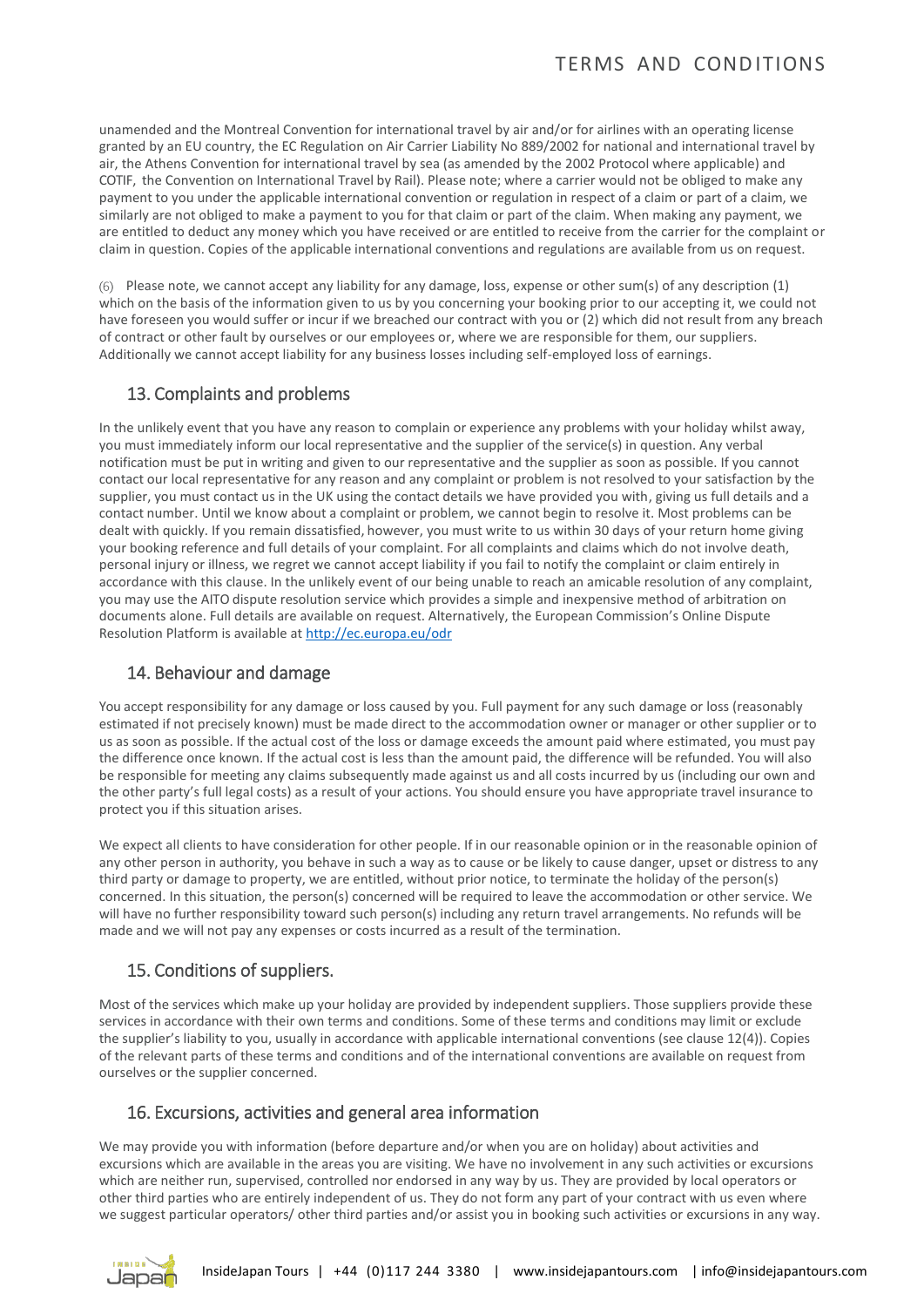We cannot accept any liability on any basis in relation to such activities or excursions and the acceptance of liability contained in clause 12(1) of our booking conditions will not apply to them. We do not however exclude liability for the negligence of ourselves or our employees resulting in your death or personal injury.

We cannot guarantee accuracy at all times of information given in relation to such activities or excursions or about the areas you are visiting generally or that any particular excursion or activity which does not form part of our contract will take place as these services are not under our control. If you feel that any of the activities or excursions referred to in our brochure, on our website and in our other advertising material which are not part of our contract are vital to the enjoyment of your holiday, write to us immediately and we will tell you the latest known situation. If we become aware of any material alterations to area information and/or such outside activities or excursions which can reasonably be expected to affect your decision to book a holiday with us, we will pass on this information at the time of booking.

# <span id="page-7-0"></span>17. Passports, visas and health requirements

It is the party leader's responsibility to ensure that all members of the party are in possession of all necessary travel and health documents before departure. All costs incurred in obtaining such documentation must be paid by you. We regret we cannot accept any liability if you are refused entry onto any transport or into any country due to failure on your part to carry all required documentation. If failure to have any necessary travel or other documents results in fines, surcharges or other financial penalty, costs or expenses being imposed on or incurred by us, you will be responsible for reimbursing us accordingly.

# <span id="page-7-1"></span>18. Foreign, Commonwealth and Development Office Advice

The UK Foreign, Commonwealth and Development Office publishes regularly updated travel information on its website <https://www.gov.uk/foreign-travel-advice> which you are recommended to consult before booking and in good time before departure. We act in accordance with this advice and will cancel your holiday where, at the time of travel, the FCDO advises against all travel or all but essential travel to the country or region you are visiting and we are unable to offer suitable alternative arrangements which are acceptable to you.

### <span id="page-7-2"></span>19. Financial security

We hold an Air Travel Organiser's Licence issued by the Civil Aviation Authority (ATOL number 9419). When you buy an ATOL protected flight or a flight inclusive holiday\* from us, you will receive an ATOL Certificate. This lists what is financially protected, where you can get information on what this means for you and who to contact if things go wrong. We, or the suppliers identified on your ATOL Certificate, will provide you with the services listed on the ATOL Certificate (or a suitable alternative). In some cases, where neither we nor the supplier are able to do so for reasons of insolvency, an alternative ATOL holder may provide you with the services you have bought or a suitable alternative (at no extra cost to you). You agree to accept that in those circumstances the alternative ATOL holder will perform those obligations and you agree to pay any money outstanding to be paid by you under your contract to that alternative ATOL holder. However, you also agree that in some cases it will not be possible to appoint an alternative ATOL holder, in which case you will be entitled to make a claim under the ATOL scheme (or your credit card issuer where applicable).

\*The air inclusive holidays and flights we arrange are ATOL protected providing they are made available in the UK. For further information, visit the ATOL website a[t https://www.caa.co.uk/atol-protection/](https://www.caa.co.uk/atol-protection/)

If we, or the suppliers identified on your ATOL certificate, are unable to provide the services listed (or a suitable alternative, through an alternative ATOL holder or otherwise) for reasons of insolvency, the Trustees of the Air Travel Trust may make a payment to (or confer a benefit on) you under the ATOL scheme. You agree that in return for such a payment or benefit, you assign absolutely to those Trustees any claims which you have or may have arising out of or relating to the non-provision of the services, including any claim against us, the travel agent or your credit card issuer where applicable. You also agree that any such claims may be re-assigned to another body, if that other body has paid sums you have claimed under the ATOL scheme.

Please note: Not all holiday or travel services offered and sold by us will be protected by the ATOL scheme

The Association of Bonded Travel Organisers Trust Limited (ABTOT) provides financial protection under The Package Travel and Linked Travel Arrangements Regulations 2018 for Inside Travel Group Limited (5233) and in the event of their insolvency, protection is provided for:

- Non-flight package bookings sold by Inside Travel Group Limited (Company No. 04094031) as Principal in the contract with the customer / consumer.
- Flight inclusive package bookings commencing outside of the United Kingdom and sold to customers /

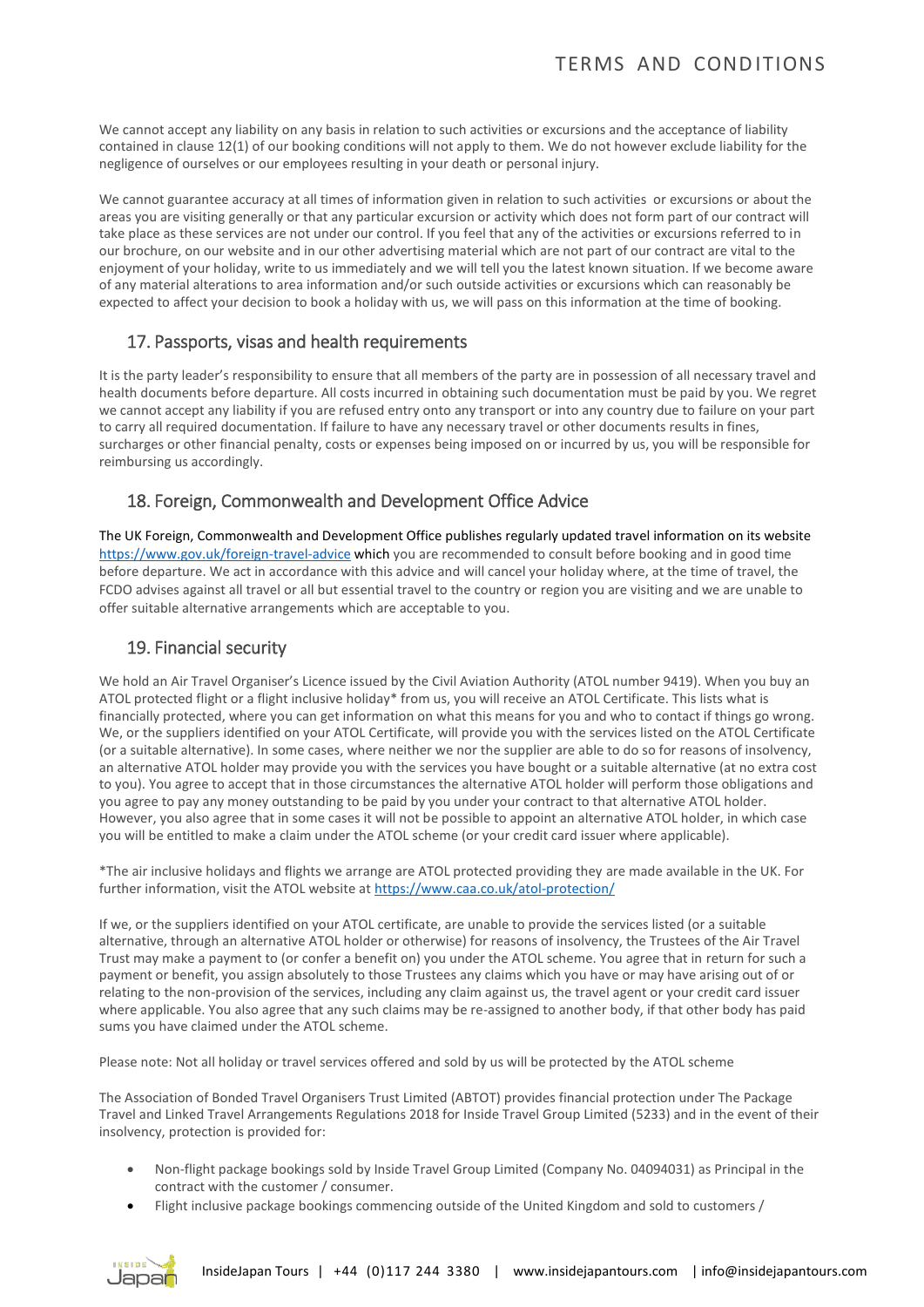consumers outside of the United Kingdom by Inside Travel Group Limited (Company No. 04094031) as Principal in the contract with the customer / consumer.

ABTOT cover provides for a refund in the event you have not yet travelled or repatriation if transportation was included in your package. Please note that bookings made outside the UK are only protected by ABTOT when purchased directly with Inside Travel Group Limited.

In the unlikely event that you require assistance whilst abroad due to our financial failure, please call our 24/7 helpline on 01702 811397 and advise you are a customer of an ABTOT protected travel company.

<span id="page-8-0"></span>You can access The Package Travel and Linked Travel Arrangements Regulations 2018 here: <https://www.legislation.gov.uk/uksi/2018/634/contents/madeFlights>

### 20. Flights

In accordance with EU Regulation No 2111/2005, we are required to bring to your attention the existence of a "Community list" which contains details of air carriers who are subject to an operating ban within the EU. The Community list is available for inspection at [https://ec.europa.eu/transport/modes/air/safety/air-ban/search\\_en](https://ec.europa.eu/transport/modes/air/safety/air-ban/search_en)

We are also required to advise you of the actual carrier(s) (or, if the actual carrier(s) is not known, the likely carrier(s)) that will operate your flight(s) at the time of booking. Where we are only able to inform you of the likely carrier(s) at the time of booking, we will inform you of the identity of the actual carrier(s) as soon as we become aware of this. Any change to the operating carrier(s) after your booking has been confirmed will be notified to you as soon as possible.

If the carrier with whom you have a confirmed reservation becomes subject to an operating ban as above as a result of which we/ the carrier are unable to offer you a suitable alternative the provisions of clause 10 "Changes and cancellation by us" will apply. We are not always in a position at the time of booking to confirm the flight timings which will be used in connection with your flight. The flight timings shown in our brochure, on our website and/or detailed on your confirmation invoice are for guidance only and are subject to alteration and confirmation. Flight timings are outside our control. They are set by airlines and are subject to various factors including air traffic control restrictions, weather conditions, potential technical problems and the ability of passengers to check in on time.

Specific instructions relating to departure and travel arrangements will be sent with your air or other travel tickets approximately 4 weeks before departure. You must accordingly check your tickets very carefully immediately on receipt to ensure you have the correct flight times. It is possible that flight times may be changed even after tickets have been dispatched - we will contact you as soon as possible if this occurs.

Any change in the identity of the carrier, flight timings, and/or aircraft type (if advised) will not entitle you to cancel or change to other arrangements without paying our normal charges except where specified in these conditions.

#### **Delay and Denied Boarding Regulations**

In the event of any flight delay or cancellation at your international point of departure, the airline is responsible for providing such assistance as is legally required by the Denied Boarding Regulations (see below). We regret we are not in a position to offer you any assistance in the event of delay at your outward or homeward point of departure. We cannot accept liability for any delay which is due to any of the reasons set out in clause 12(2) of these booking conditions (which includes the behaviour of any passenger(s) on the flight who, for example, fails to check in or board on time). In addition, we will not be liable for any delay unless it has a significant effect on your holiday arrangements. If your flight is cancelled or delayed, your flight ticket is downgraded or boarding is denied by your airline, depending on the circumstances, the airline may be required to pay you compensation, refund the cost of your flight and/or provide you with accommodation and/or refreshments under EC Regulation No 261/2004 - the Denied Boarding Regulations 2004. Where applicable, you must pursue the airline for the compensation or other payment due to you.

All sums you receive or are entitled to receive from the airline concerned by virtue of these Regulations represent the full amount of your entitlement to compensation or any other payment arising from such cancellation, delay, downgrading or denied boarding. This includes any disappointment, distress, inconvenience or effect on any other arrangements. The fact a delay may entitle you to cancel your flight does not automatically entitle you to cancel any other arrangements even where those arrangements have been made in conjunction with your flight.

We have no liability to make any payment to you in relation to the Denied Boarding Regulations or in respect of any flight cancellation or delay, downgrading of any flight ticket or denial of any boarding as the full amount of your entitlement to any compensation or other payment (as dealt with above) is covered by the airline's obligations under the Denied Boarding Regulations. If, for any reason, we make any payment to you or a third party which the airline is